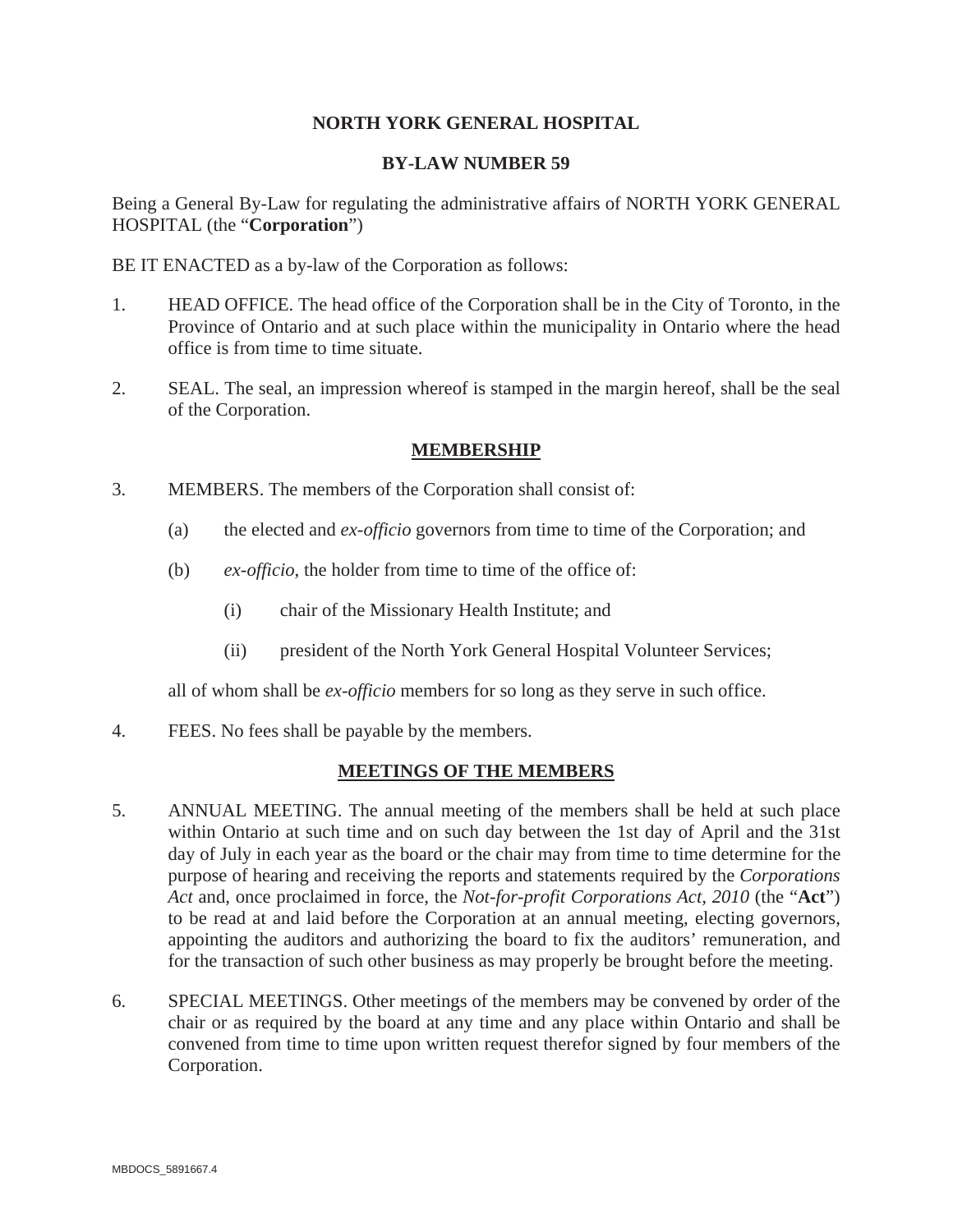- 7. NOTICE. Notice of all meetings of the members, whether annual or special, shall be given by the secretary stating the day, hour and place of the meeting and, in case of special meetings, the general nature of the business to be transacted. Notice of the time and place of any meeting of the members shall be delivered, faxed, emailed or telephoned to each member and to the auditors at the postal address, fax number, email address or telephone number, as the case may be, as the same appears on the books of the Corporation at least ten days' prior to the meeting.
- 8. OMISSIONS AND ERRORS IN NOTICE. The accidental omission to give any notice of any meeting to any member or members or the auditors, or the non-receipt of any notice by any member or members or the auditors, or any error in any notice not affecting the substance of it, shall not invalidate any resolution passed or any proceedings taken at any meeting held pursuant to the notice or otherwise founded on it.
- 9. PROOF OF SERVICE. A certificate of the secretary or other duly authorized officer of the Corporation in office at the time of the making of the certificate as to the facts in relation to the giving of any notice to any member, governor or officer or to the auditors shall be conclusive evidence thereof.
- 10. WAIVER OF NOTICE. Any member or members or the auditors may waive any notice required to be given to such person, and such waiver, whether given before or after the meeting or other event of which notice is required to be given, shall cure any default in giving the notice. Attendance at a meeting constitutes waiver of notice.
- 11. RIGHT TO VOTE. At each meeting of members, every member whose name appears in a current membership list of the register of members of the Corporation shall be entitled to one vote on each question arising.
- 12. NO PROXY VOTING. Votes at all meetings of the members shall be cast in person and not by proxy.
- 13. PERSONS ENTITLED TO BE PRESENT. The only persons entitled to attend a meeting of the members shall be those entitled to vote thereat and the auditors of the Corporation. Any other person may be admitted only on the invitation of the chair of the meeting or with the consent of the meeting.
- 14. QUORUM. A majority of the members shall constitute a quorum for the transaction of all business at any annual or special meeting of the members, provided that a majority of the members present in person are voting governors. No business shall be transacted at any meeting unless the quorum requisite is present at the commencement of the business. If within one-half hour from the time appointed for a meeting of the members a quorum of members is not present, the meeting, if convened upon the request of members, shall be dissolved. In any other case, it shall stand adjourned without further notice to the same day in the following week, at the same hour and place; and if, at such adjourned meeting, a quorum of members is not present, it shall be dissolved.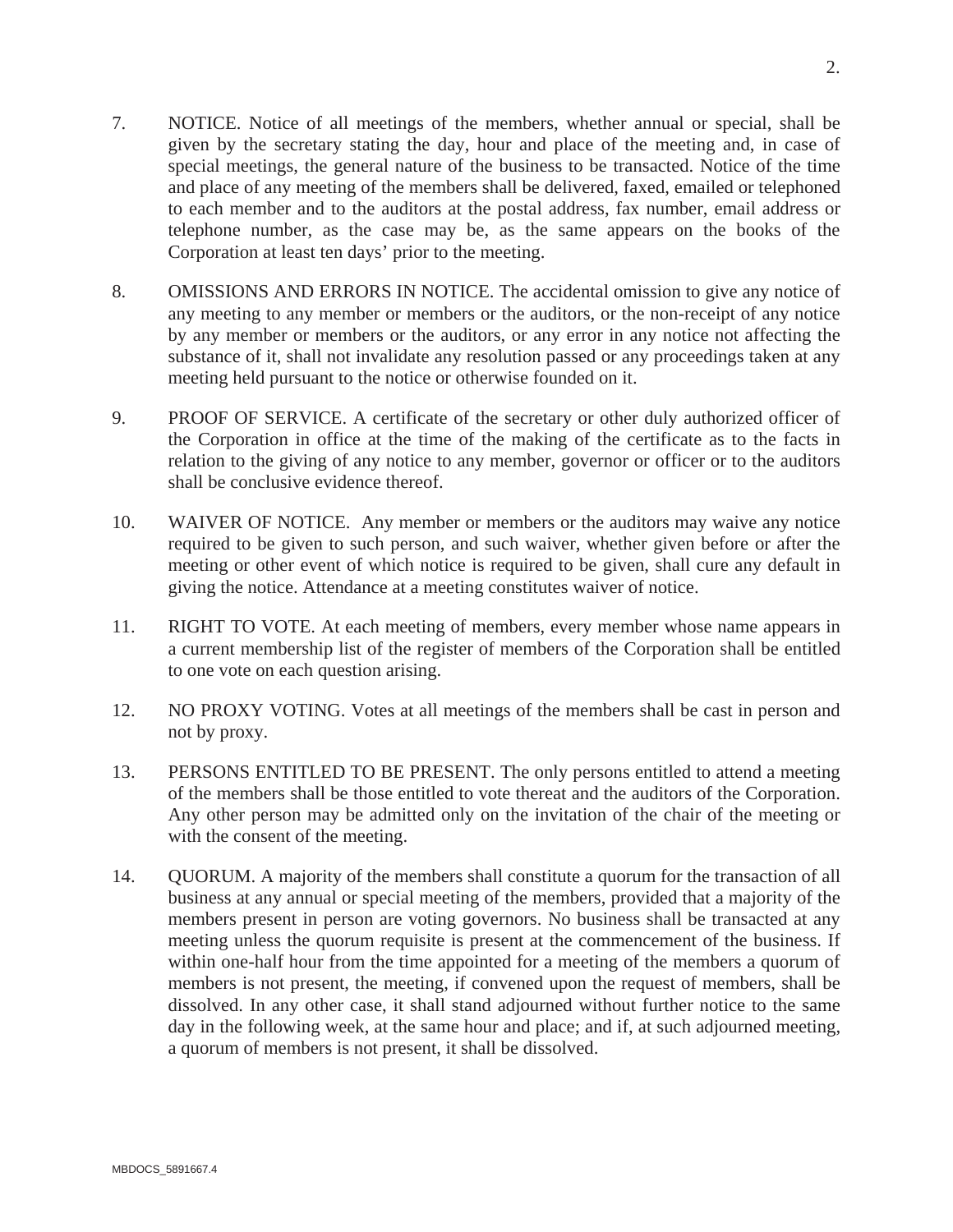- 15. CHAIR. In the absence of any governor who is chair or vice-chair of the board, the members present shall choose another governor, from those present, as chair of the meeting.
- 16. VOTING. Except as herein otherwise specifically provided, every question submitted to any meeting of the members shall be decided by a majority of votes cast and, in case of an equality of votes, the chair of the meeting shall not have a second or casting vote.
- 17. SHOW OF HANDS. At all meetings of the members, every question shall be decided by a show of hands unless a poll thereon be required by the chair of the meeting or be demanded. Upon a show of hands, every person present who is entitled to vote thereat shall have one vote. After a show of hands has been taken upon any question, the chair of the meeting may require, or any member present entitled to vote may demand, a poll thereon. Whenever a vote by show of hands shall have been taken upon a question, unless a poll thereon be so required or demanded, a declaration by the chair of the meeting that the vote upon the question has been carried or carried by a particular majority or not carried and an entry to that effect in the minutes of the proceedings at the meeting shall be prima facie evidence of the fact without proof of the number or proportion of the votes recorded in favour of or against any resolution or other proceeding in respect of the said question and the result of the vote so taken shall be the decision of the Corporation in the annual or special meeting, as the case may be, upon the question. A demand for a poll may be withdrawn at any time prior to the taking of the poll.
- 18. POLLS. If a poll be required by the chair of the meeting or be duly demanded by any member and the demand be not withdrawn, a poll upon the question shall be taken in such manner as the chair of the meeting shall direct.
- 19. ADJOURNMENT. The chair of the meeting may, with the consent of any meeting, adjourn the same from time to time and no notice of such adjournment need be given to the members. Any business may be brought before or dealt with at any adjourned meeting which might have been brought before or dealt with at the original meeting in accordance with the notice calling the same.

## **GOVERNORS**

- 20. POWERS. The affairs of the Corporation shall be governed and overseen by the board of governors, herein referred to as the "board", who may exercise all such powers and do all such acts and things as may be exercised or done by the Corporation and are not by the by-laws or any special resolution of the Corporation or by statute expressly directed or required to be done by the Corporation at a general meeting of members.
- 21. COMPOSITION OF THE BOARD. The board shall consist of:
	- (a) the following 13 voting governors:
		- (i) twelve governors who satisfy the criteria set out in section 22 and who are elected by the members in accordance with section 26 or appointed in accordance with section 29 ("**elected governors**"); and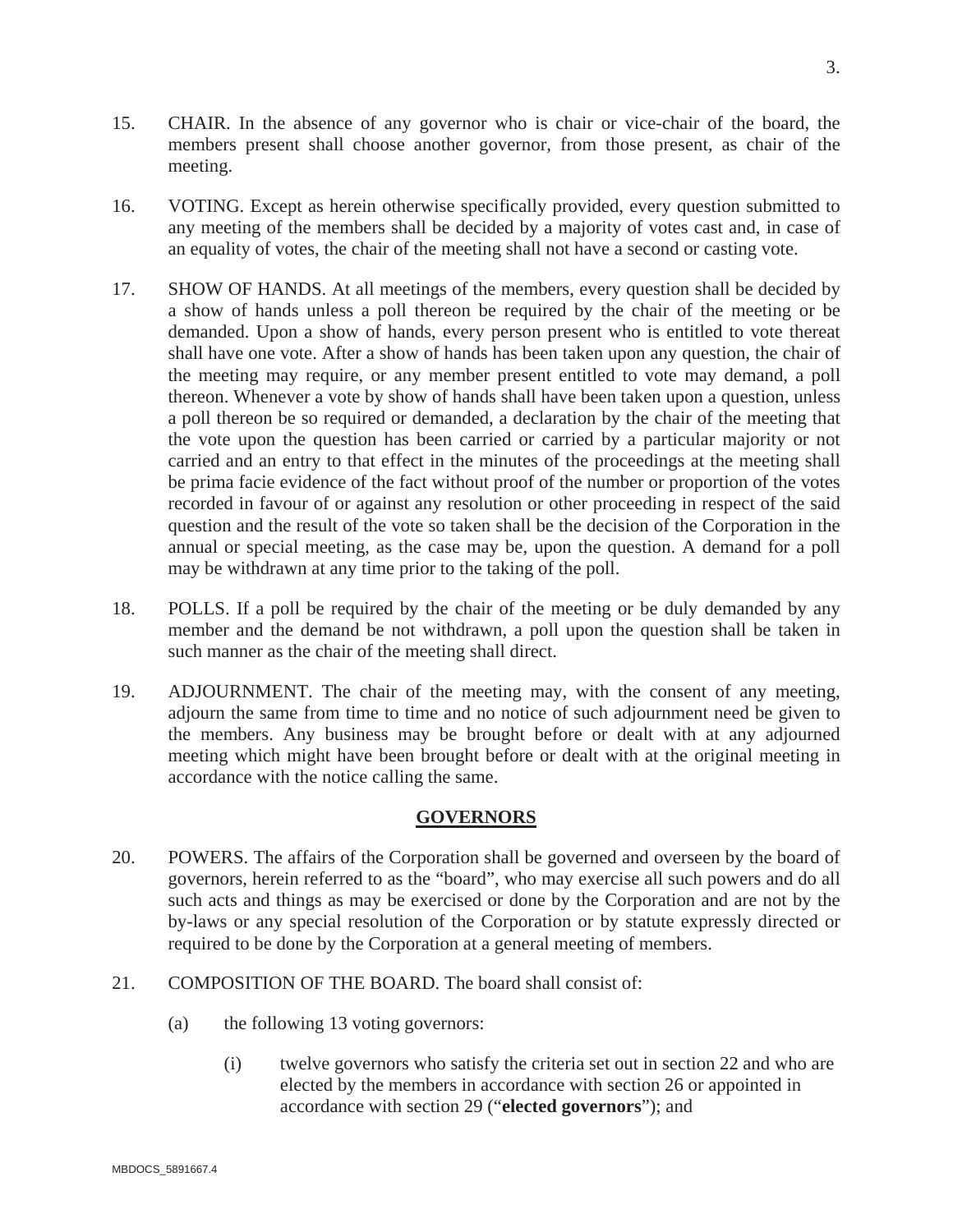- (ii) *ex-officio*, the holder, from time to time, of the office of chair of the North York General Hospital Foundation, or the vice-chair of the North York General Hospital Foundation if the chair is otherwise ineligible to serve as a governor under section 22 of this by-law or is vacated or removed from office under section 24 or 25of this by-law; and
- (b) *ex-officio*, the following four non-voting governors:
	- (i) the president of the Corporation;
	- (ii) the chair of the Medical Advisory Committee of the Corporation;
	- (iii) the president of the Medical Staff Association of the Corporation; and
	- (iv) the chief nursing executive of the Corporation.
- 22. QUALIFICATIONS OF GOVERNORS. No person shall be qualified for election or appointment as a governor referred to in section 21(a) if he or she:
	- (a) is less than 18 years of age;
	- (b) has been declared incapable by a court in Canada or in another country;
	- (c) has the status of a bankrupt;
	- (d) except for those governors required by the *Public Hospitals Act* to be governors, is a current employee or member of the professional staff of the Corporation, or a current employee of the North York General Hospital Foundation, unless the board determines otherwise; or
	- (e) is a child, parent, brother or sister of any employee or member of the professional staff of the Corporation or the spouse of any such person, unless the board determines otherwise.
- 23. CHANGE IN AUTHORIZED NUMBER. In the event at any time or from time to time the authorized number of governors is increased or decreased, then, at the meeting of members at which the resolution providing for such change is confirmed, all elected governors then in office shall retire and governors shall be elected at such meeting of members in the same manner as that provided in respect of the first election of governors after the date of this by-law.
- 24. VACATION OF OFFICE. The office of a governor shall automatically be vacated:
	- (a) if an elected governor shall resign such office by delivering a written resignation to the secretary of the Corporation and such resignation shall take effect immediately upon the delivery thereof, or upon such later date noted in the resignation, and shall not require the confirmation of the board;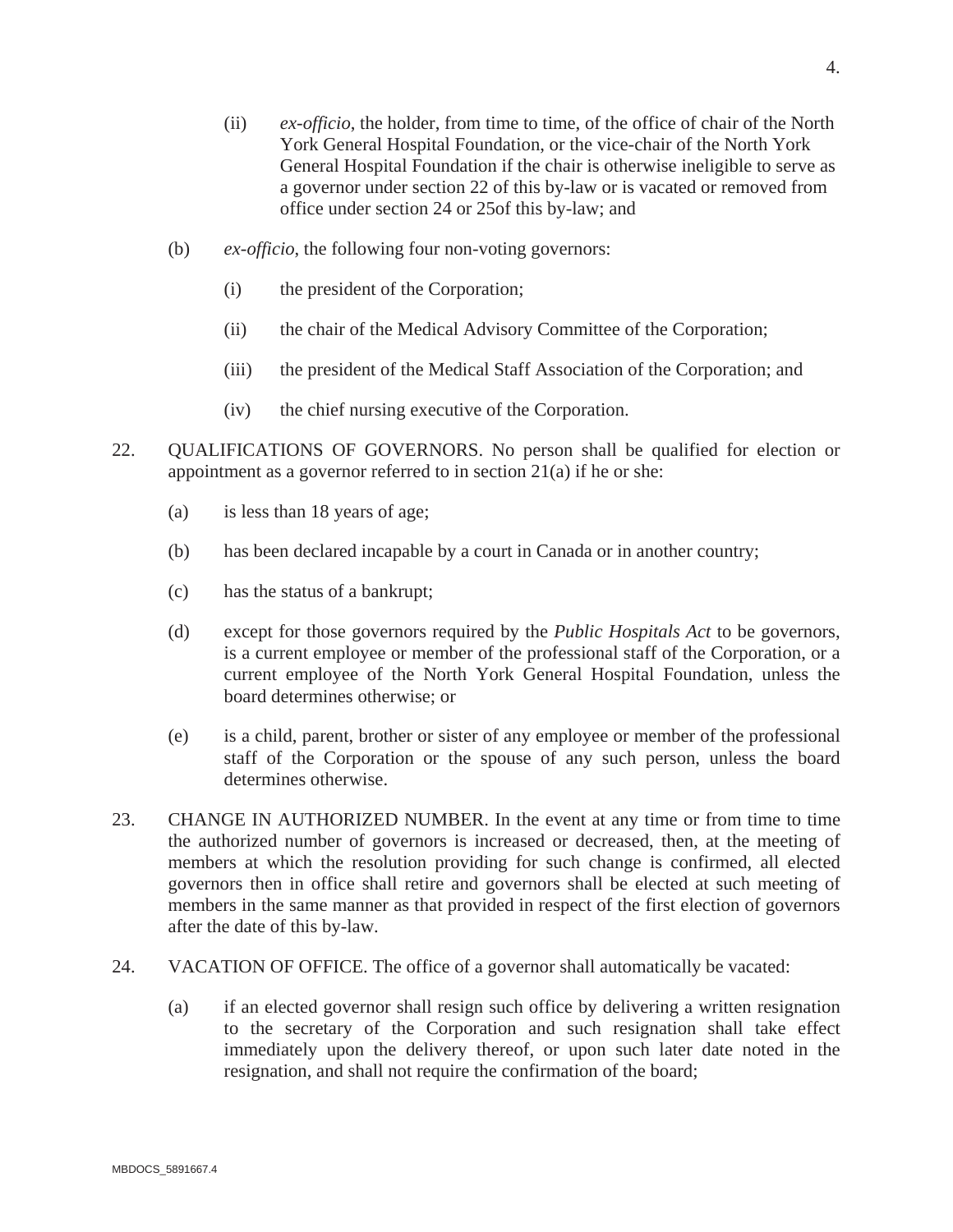- (b) if, in the case of an elected governor, he or she ceases to meet the requirements of section 22 or becomes a person referred to in section 22.
- 25. REMOVAL OF GOVERNORS. The board may remove a voting governor from the office of governor by a simple majority resolution of the board if a governor fails to comply with the *Public Hospitals Act,* the Act, or the Corporation's Letters Patent, bylaws, policies and procedures adopted by the board, including without limitation, the code of conduct, confidentiality and conflict of interest requirements.
- 26. ELECTION AND TERM. Upon approval and confirmation of this by-law by the board and members, respectively, six elected governors shall be elected for a one-year term and six elected governors shall be elected for a two-year term, as may be determined by the members on the recommendation of the board. Thereafter, elected governors shall be elected for a two-year term. Notwithstanding the foregoing, each such governor shall hold office until the earlier of the date on which his or her office is vacated pursuant to section 24 or section 25, or until the end of the meeting at which his or her successor is elected or appointed. Six governors shall retire from office each year subject to reelection as permitted by section 28.
- 27. NOMINATIONS FOR ELECTED DIRECTORS. Nominations made for the election of governors at a meeting of the members may be made only by the board in accordance with this by-law and the nominating and election procedure prescribed by the board from time to time. For greater certainty, no nominations shall be accepted by the members that are not submitted and approved by the board in accordance with the board-approved process. The decision of the board as to whether or not a candidate is qualified to stand for election shall be final.
- 28. MAXIMUM TERMS. Each governor referred to in section  $21(a)(i)$  shall be eligible for re-election provided that such governor shall not be elected or appointed for a term that will result in the governor serving or having served more than ten years in the aggregate. In determining a governor's length of service as a governor, service prior to the coming into force of this by-law shall be included. Despite the foregoing a governor may, by resolution of the board, have his or her maximum term as a governor extended as required beyond the ten-year maximum aggregate period for the sole purpose of enabling that governor to succeed to the office of chair and serve as chair for the full term of office as chair.
- 29. VACANCIES. Voting governor vacancies in the board may be filled for the remainder of the term of a vacated office from among qualified persons, either by the members at a general meeting called for the purpose or by the remaining governors if constituting a quorum. Notwithstanding vacancies, the remaining governors may exercise all the power of the board so long as a quorum of the board remains in office.
- 30. REMUNERATION OF GOVERNORS. No governor shall receive remuneration for acting as such provided that a governor may be reimbursed reasonable expenses incurred by him or her in the performance of his or her duties that are pre-approved by the board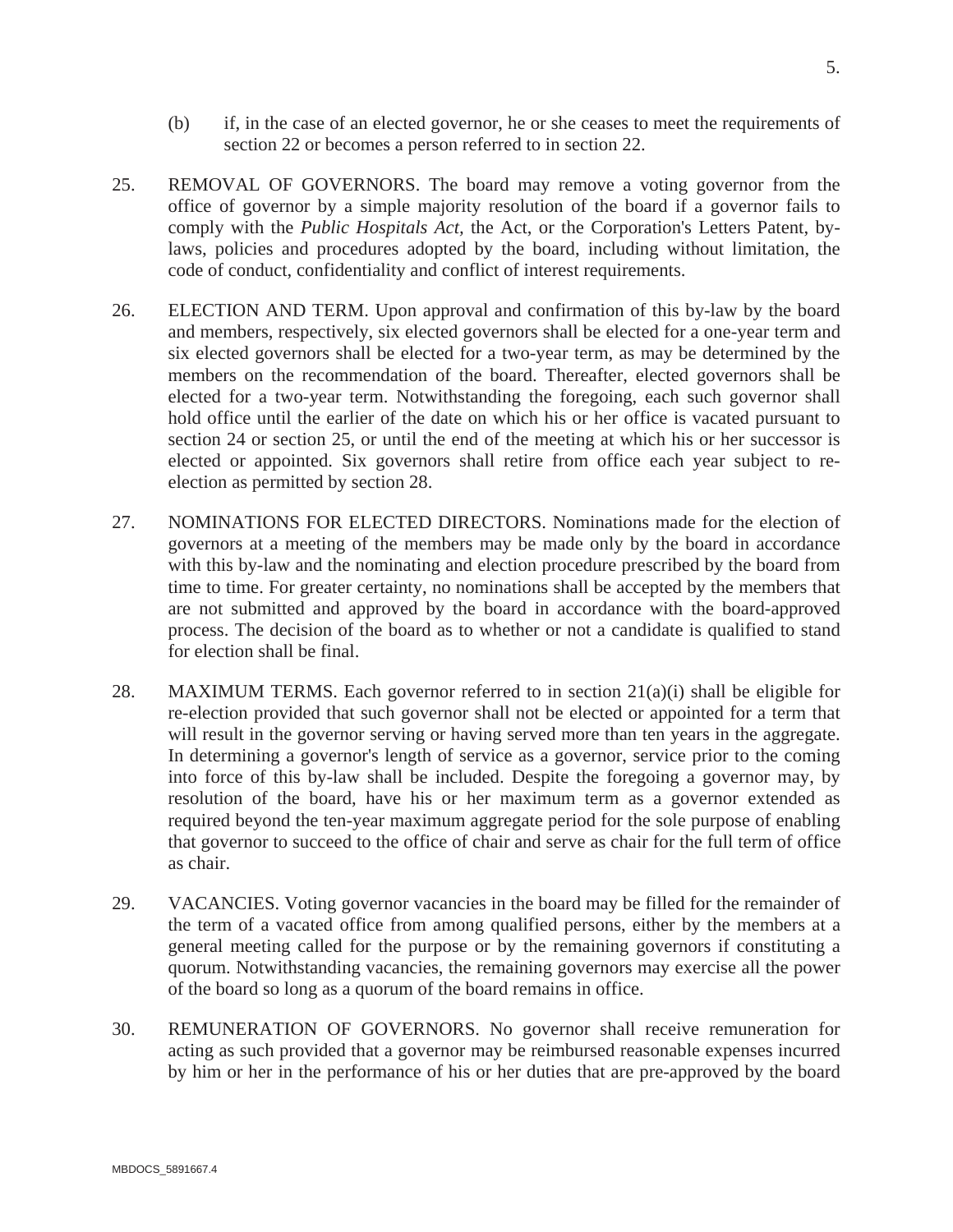# **BOARD MEETINGS**

- 31. CALLING OF MEETINGS. Meetings of the board may be held at the head office of the Corporation or such other place as the chair or the board may determine. Board meetings may be called by the chair or may be called by the secretary upon the direction of the chair or the direction in writing of any four voting governors. Notice of such meetings, other than regular meetings, shall be delivered, faxed, emailed or telephoned to each governor not less than one day before the meeting is to take place or shall be mailed to each governor not less than five days before the meeting is to take place at the postal address, fax number, email address or telephone number, as the case may be, as the same appears on the books of the Corporation. The time of giving notice shall be computed, excluding the day notice is given and including the day for which notice is given. The certificate of the secretary or the officer calling the meeting that notice has been given pursuant to this by-law shall be sufficient and conclusive evidence of the giving of such notice. The governors may consider or transact any business at any meeting of the board.
- 32. REGULAR MEETINGS. The board may appoint a day or days in any month or months for regular meetings at a place and hour to be named. A copy of any resolution of the board fixing the place and time of regular board meetings shall be given to each governor forthwith after being passed and no other notice shall be required for any such regular meeting.
- 33. FIRST MEETING OF NEW BOARD. A board meeting may be held without notice immediately following the annual meeting of the members provided a quorum is present.
- 34. TELEPHONE MEETINGS. A board meeting may be held by such telephone, electronic or other communication facilities that permit all persons participating in the meeting to communicate with each other simultaneously and instantaneously, and a governor participating in the meeting by those means is deemed to be present at the meeting and to have consented to the holding of the meeting by those means.
- 35. PERSONS ENTITLED TO BE PRESENT. Guests may attend board meetings with the consent of the meeting on the invitation of the chair. The board may adopt a policy from time to time on the attendance of the public at board meetings.
- 36. QUORUM. A majority of the voting governors shall constitute a quorum for the transaction of business at any board meeting. No item of business shall be transacted at any meeting unless the quorum requisite is present at the commencement of the discussion of such item of business as well as the motion and resolution made on such item of business. If within one-half hour from the time appointed for a board meeting a quorum of governors is not present, the meeting shall stand adjourned until a day within two weeks to be determined by the chair. At least 24 hours' notice of a rescheduled meeting following an adjournment by an appropriate means shall be given to each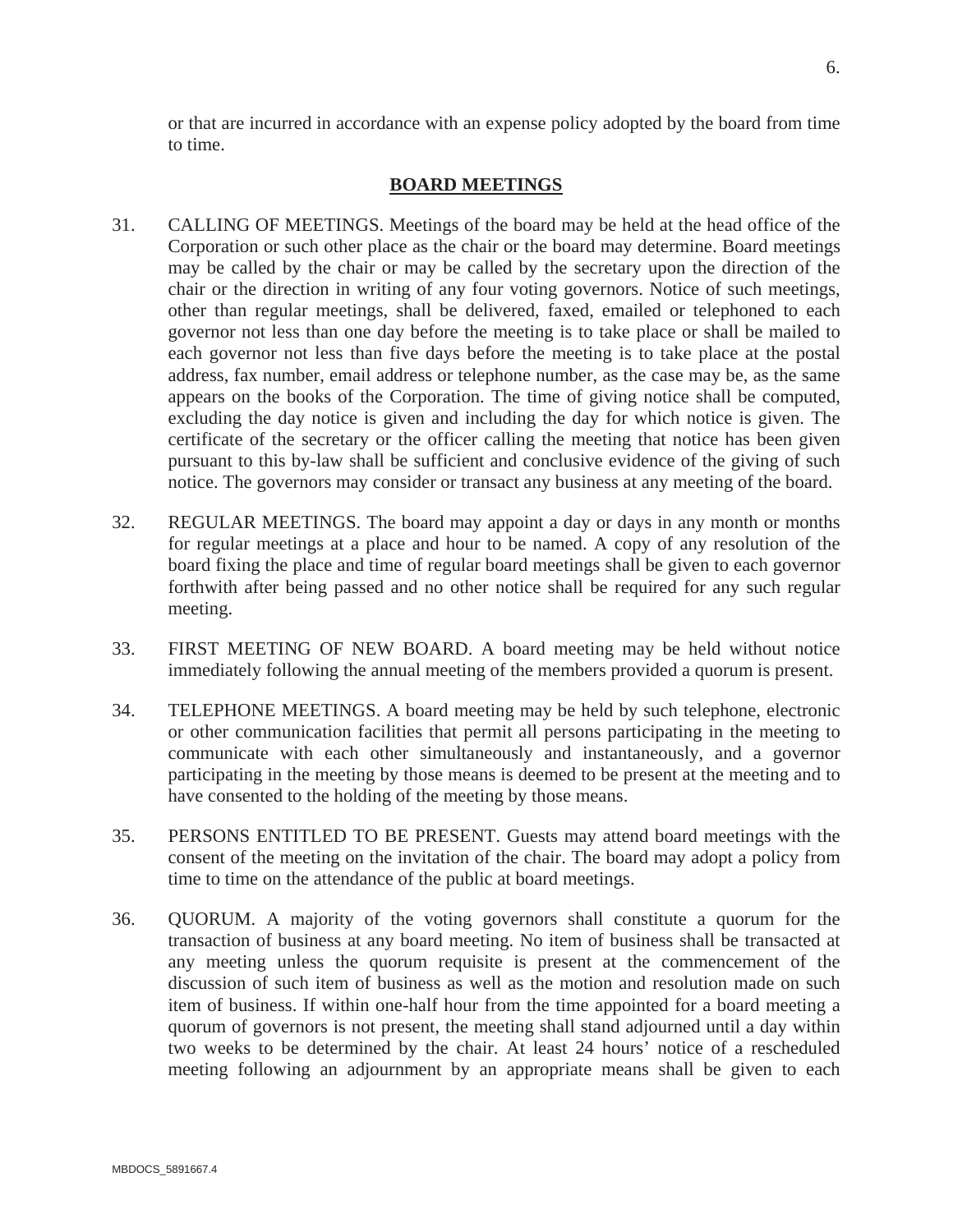governor; provided that in calculating the 24-hours notice period, Saturdays, Sundays and statutory holidays shall be excluded.

- 37. OMISSIONS AND ERRORS IN NOTICE. The accidental omission to give any notice of any meeting to any governor, or the non-receipt of any notice by any such person, or any error in any notice not affecting the substance of it, shall not invalidate any resolution passed or any proceedings taken at any meeting held pursuant to the notice or otherwise founded on it.
- 38. WAIVER OF NOTICE. Any governor may waive any notice required to be given to him or her, and such waiver, whether given before or after the meeting or other event of which notice is required to be given, shall cure any default in giving the notice. Attendance at a meeting constitutes waiver of notice.
- 39. VOTING. Questions arising at any board meeting shall be decided by a majority of votes cast. Governors who are members of the medical, dental, extended class nursing or midwifery staff, or are otherwise an employee, of the Corporation shall not be entitled to vote as governors. In the case of an equality of votes, the chair shall not have a second vote. The vote on any question shall be taken by secret ballot if so demanded by any governor present and entitled to vote. Such ballots shall be counted by the chair. Otherwise, a vote shall be taken by a show of hands. A declaration by the chair that a resolution has been carried by a particular majority or not carried shall be conclusive.

#### **INTEREST OF GOVERNORS IN CONTRACTS**

- 40. INTEREST OF GOVERNORS IN CONTRACTS. No contract or arrangement entered into by or on behalf of the Corporation with any governor or in which any governor is in any way interested shall be void or voidable nor shall any governor so contracting or being so interested be liable to account to the Corporation for any profit realized by any such contract or arrangement by reason of such governor holding that office or of the fiduciary relationship thereby established.
- 41. DECLARATION OF INTEREST. It shall be the duty, however, of every governor of the Corporation who is, in any way, whether directly or indirectly, interested in a contract or arrangement or proposed contract or arrangement with the Corporation to declare such interest to the extent, in the manner, and at the time, required by the applicable provisions of the Act for the time being in force and to refrain from voting in respect of the contract or arrangement or proposed contract or arrangement if and when prohibited by the Act, and shall not take part in the discussion or consideration of, or in any way attempt to influence the voting on any question with respect thereto and shall exit the meeting when the applicable issue is under consideration. For the purposes of this section, a general notice to the governors by a governor declaring that the person is a director or officer of or has a material interest in a body corporate, business firm or organization and is to be regarded as interested in any contract made therewith, is a sufficient declaration of interest in relation to any contract so made. These conflict of interest provisions are in addition to any conflict of interest policy adopted by the board from time to time.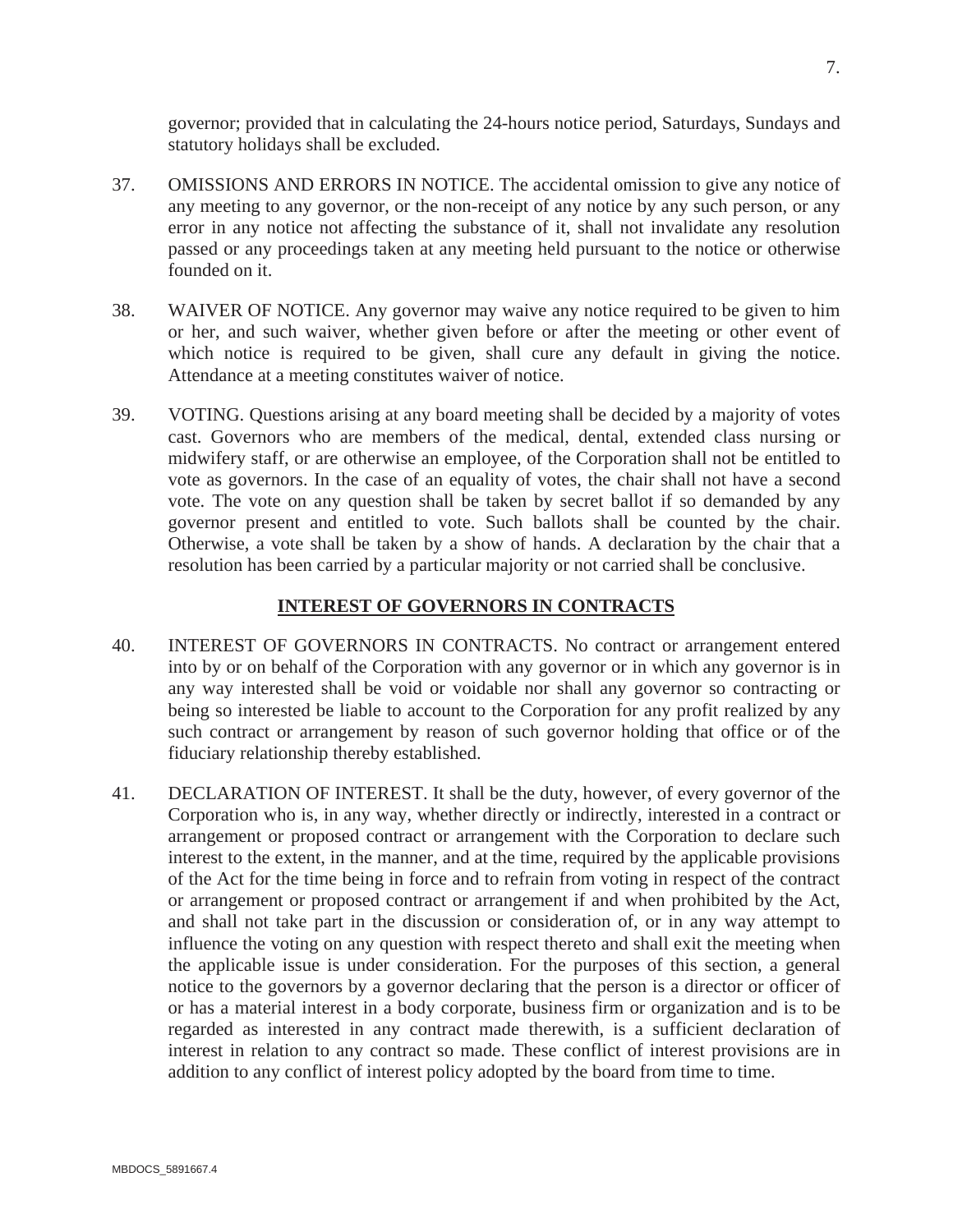#### **PROTECTION OF GOVERNORS AND OFFICERS**

- 42. INDEMNITY OF GOVERNORS. Every governor and officer of the Corporation and his or her heirs, executors and administrators, and estate and effects, respectively, shall, from time to time, and at all times, be indemnified and saved harmless, out of the funds of the Corporation, from and against:
	- (a) all costs, charges and expenses whatsoever which such governor or officer sustains or incurs in or about any action, suit or proceeding which is brought, commenced or prosecuted against him or her for or in respect of any act, deed, matter or thing whatsoever made, done or permitted by him or her in or about the execution of the duties of his or her office; and
	- (b) all other costs, charges and expenses which he or she sustains or incurs in or about or in relation to the affairs thereof except such costs, charges or expenses as are occasioned by his or her own willful neglect or default.

The indemnity provided for in the preceding paragraphs:

- (c) shall not apply to any liability that a governor or officer of the Corporation may sustain or incur as the result of any act or omission as a member of the professional staff of the Corporation; and
- (d) shall be applicable only if the governor or officer of the Corporation acted honestly and in good faith with a view to the best interests of the Corporation and in the case of criminal or administrative action or proceeding that is enforceable by a monetary penalty, had reasonable grounds for believing that his or her conduct was lawful.
- 43. PROTECTION OF GOVERNORS. No governor or officer, for the time being, of the Corporation shall be liable for the acts, receipts, neglects or defaults of any other governor or officer or employee or for joining in any receipt or act for conformity or for any loss, damage, expense or misfortune happening to the Corporation through the insufficiency or deficiency of title to any property acquired by order of the board for or on behalf of the Corporation or for the insufficiency or deficiency of any security in or upon which any of the monies of or belonging to the Corporation shall be placed out or invested or for any loss or damage arising from bankruptcy, insolvency, or tortious act of any person, firm or corporation with whom or which any monies, securities or effects shall be lodged or deposited or for any other loss, damage, expense or misfortune whatever which may happen in the execution or supposed execution of the duties of his or her respective office or trust or in relation thereto unless the same shall happen by or through his or her own willful act or default.

## **OFFICERS**

44. ELECTED OFFICERS. Upon the recommendation of the Governance Committee, at the first board meeting after each election of governors, the board shall elect from among its members who are voting governors, a chair, a vice-chair, a secretary and a treasurer and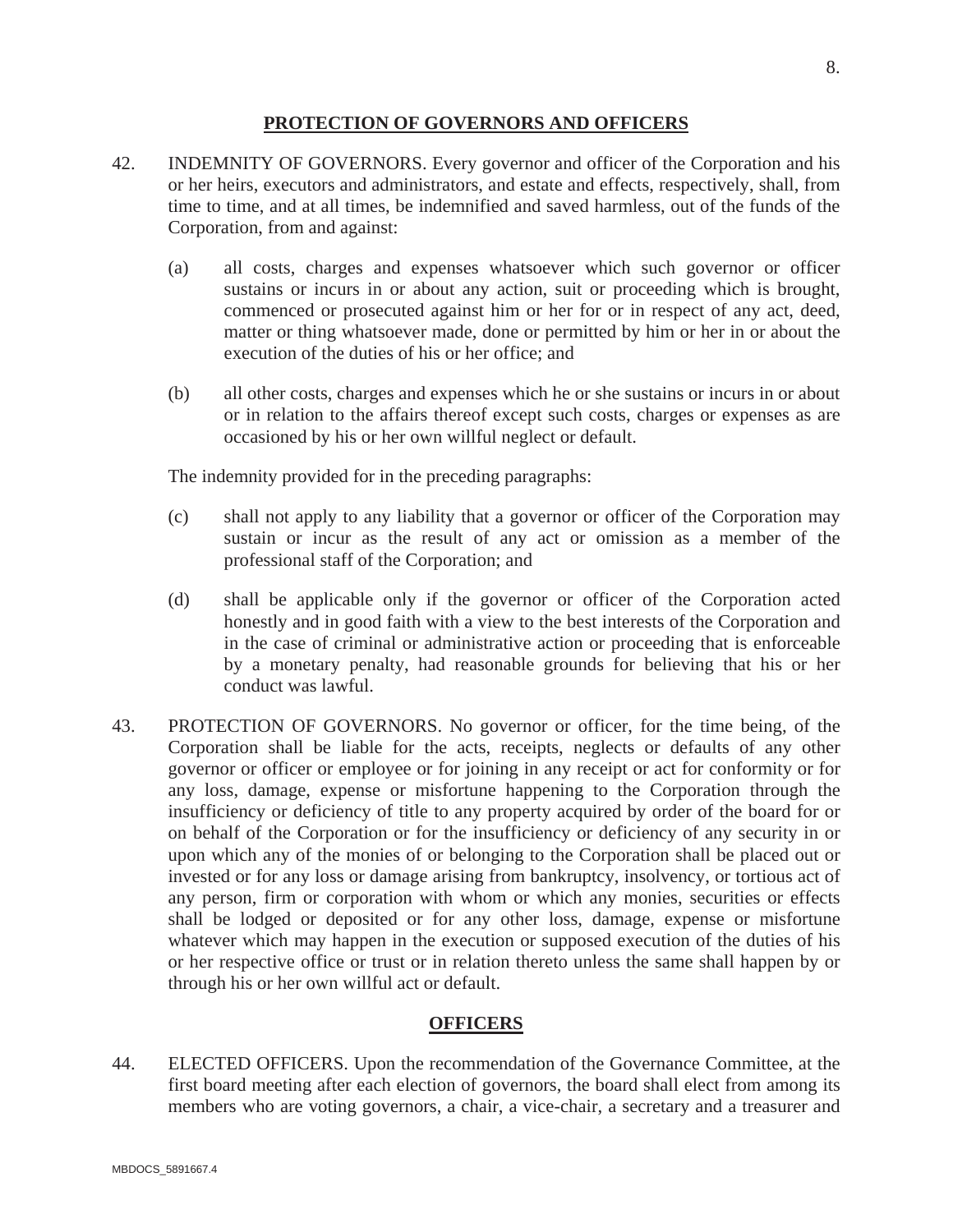such other officers as the board may deem appropriate. In default of election of the chair, vice-chair, secretary or treasurer the then incumbent, if a member of the board shall hold office until his or her successor is elected. A vacancy occurring from time to time in any such offices may be filled by the board from among its members. The *ex-officio* governors are not eligible for appointment as chair or vice-chair.

- 45. APPOINTED OFFICERS. From time to time the board shall appoint a president and from time to time may appoint one or more vice-presidents and such other officers as the board may determine including one or more assistants to any of the officers. One person may hold more than one office.
- 46. TERM OF OFFICE. The term of office of the officers shall be as follows:
	- (a) The chair shall hold office for a term of five years. The board shall review the performance of the chair annually. Notwithstanding the foregoing, the board may appoint a chair for a term of three years (with or without one or two one-year renewal options) if it determines this is necessary to secure a preferred candidate.
	- (b) The vice-chair, secretary and treasurer shall each hold office for a one-year term and shall be eligible for re-appointment for two additional one-year terms. The board may extend the maximum term if it determines this is desirable.
	- (c) The president shall hold office at the will of the board.

In the absence of written agreement to the contrary, the board may, by resolution, remove and replace, at its pleasure, any officer of the Corporation.

## **DUTIES OF OFFICERS**

- 47. RESPONSIBLE TO BOARD. Each officer of the Corporation shall be responsible to the board. The officers shall have the powers and duties described in the position description for the officer as approved by the board and such other duties as may be required by statute, as incidental to the office, or as may from time to time be determined by the board. An officer may delegate the performance of any of the officer's duties to another, unless the board otherwise directs.
- 48. PRESIDENT OF THE CORPORATION. The president shall be the chief executive officer and shall have the general management and direction, subject to the authority of the board and board committees and to the supervision of the chair, of all the Corporation's business and affairs and the power to appoint and remove any and all employees and agents of the Corporation not elected or appointed directly by the board and to settle the terms of their employment and remuneration. The president shall be the administrator within the meaning of the *Public Hospitals Act* and shall be responsible for compliance with requirements of the *Public Hospitals Act* and the hospital management regulations thereunder.
- 49. OTHER OFFICERS. The powers and duties of all other officers of the Corporation shall be such as the board may from time to time determine. Any of the powers and duties of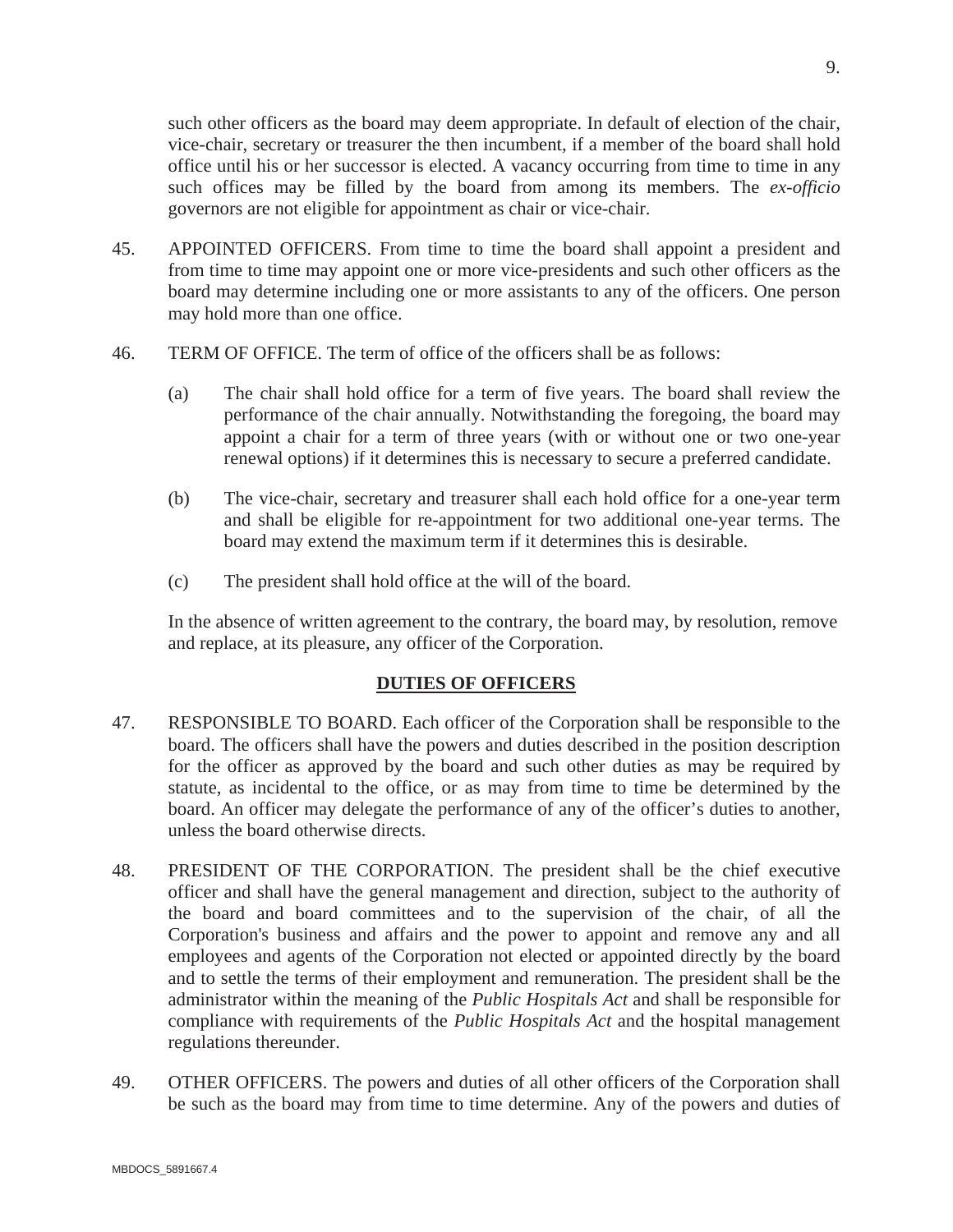an officer to whom an assistant has been appointed may be exercised and performed by such assistant unless the board otherwise directs.

50. FIDELITY BONDS. The board may require such officers, employees and agents of the Corporation as the board deems advisable to furnish bonds for the faithful discharge of their duties in such form and with such surety as the board may, from time to time, prescribe. The cost of any such bond may be paid by the Corporation.

## **COMMITTEES**

- 51. BOARD COMMITTEES. The board may establish committees from time to time. The board shall determine the duties of such committees. The board committees shall be:
	- (a) Standing Committees, being those committees whose duties are normally continuous; and
	- (b) Special Committees, being those committees appointed for specific duties whose mandate shall expire with the completion of the tasks assigned.

Subject to applicable law, the board may dissolve any board committee by resolution at any time.

- 52. FUNCTIONS, DUTIES, RESPONSIBILITIES AND POWERS OF COMMITTEES. The functions, duties, responsibilities and powers of the board committees shall be provided in the board resolution by which a board committee is established, or in the board committee principles and terms of reference adopted by the board and, in the case of the Medical Advisory Committee, in the professional staff by-law, rules made under the professional staff by-law and the terms of reference adopted by the board.
- 53. COMMITTEE MEMBERS, CHAIR. Unless otherwise provided by by-law or by board resolution, upon the recommendation of the Governance Committee and in accordance with the board-approved committee principles, terms of reference and nominations process for board committees, the board shall appoint the chair and the members of each board standing committee as soon as possible following each annual meeting.

With the exception of the Medical Advisory Committee, each standing committee chair shall be a voting governor. Each standing committee chair shall request another committee member, who is a voting governor, to chair the standing committee in the absence of the chair.

Unless otherwise provided in the individual committee terms of reference, the chair and president shall be *ex-officio* members of all board standing committees.

Notwithstanding the foregoing, the chair of the Medical Advisory Committee, vice-chair of the Medical Advisory Committee, if any, and members of the Medical Advisory Committee shall be appointed in accordance with the professional staff by-law.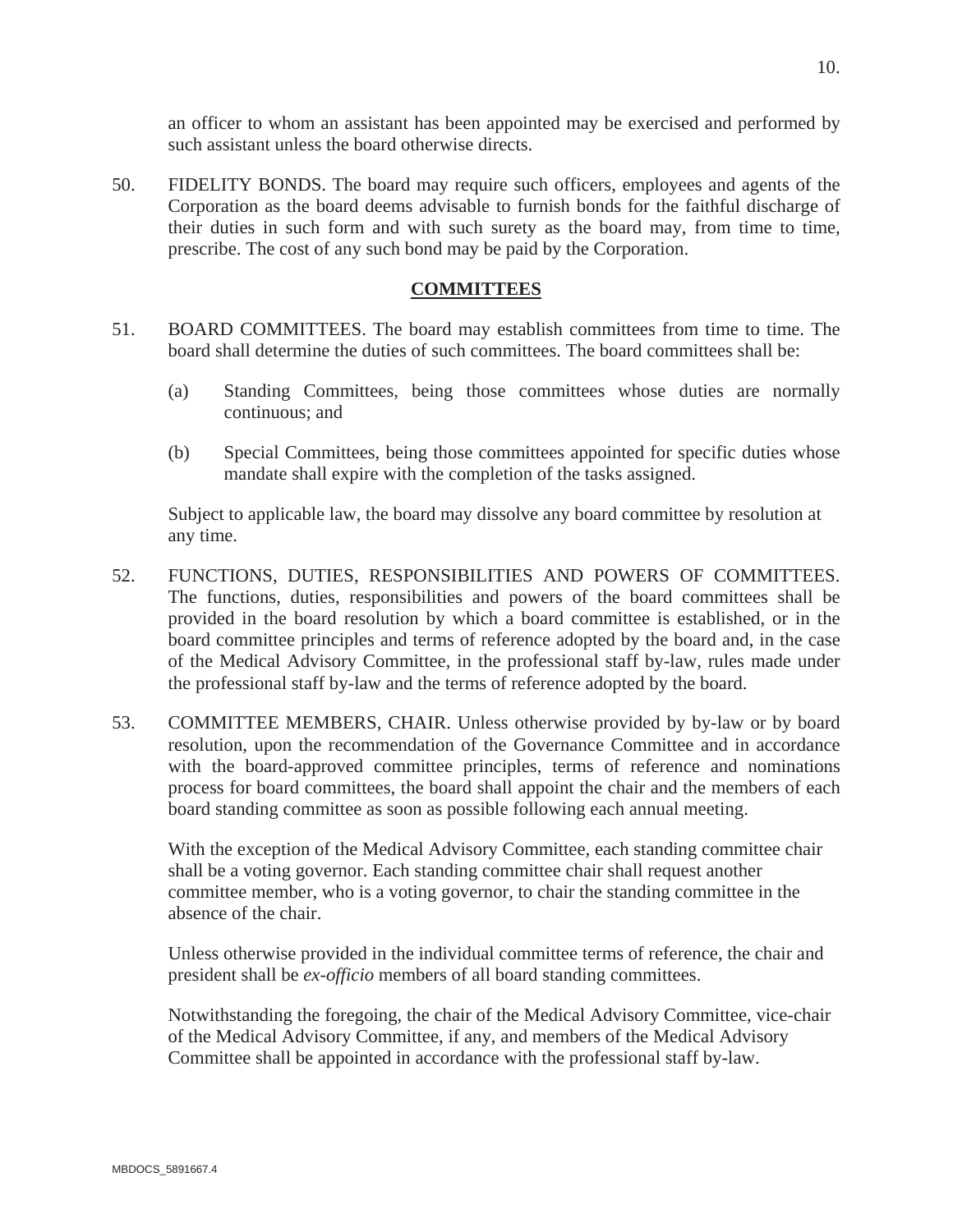Each board standing committee, with the exception of the Medical Advisory Committee, shall include at least three voting governors. The Audit and Finance Committee and the Quality Committee may include up to two committee members who are not governors. The Human Resources Committee and the Governance Committee may include up to one committee member who is not a governor.

- 54. TERM OF OFFICE OF COMMITTEE MEMBERS, CHAIR. Each member of a standing committee appointed by the board shall hold office as provided in the terms of reference of the committee as to the length of the term, but subject always to the pleasure of the board, and shall cease to be a committee member upon acceptance by the board of his or her resignation either as such committee member or, if a governor, as a governor or upon appointment of his or her successor or his or her removal by resolution of the board. A board standing committee chair shall, subject always to the pleasure of the board, hold office for a one-year term and shall be eligible for re-appointment for two additional oneyear terms. The board may extend such maximum term in appropriate circumstances. A board standing committee chair shall cease to be a committee chair upon acceptance by the board of his or her resignation as committee chair, as a committee member or as a governor or upon appointment of his or her successor or his or her removal by resolution of the board.
- 55. COMMITTEE CHAIR. Each board committee chair shall have the duties described in the position description for board committee chair as approved by the board and such other duties as may be required by statute, as incidental to the office, or as may from time to time be determined by the board. A board committee chair may delegate the performance of any of his or her duties to another, unless the board otherwise directs.

The chair of a committee shall make, or cause to be made, a full and sufficient report to the board without delay and, if practicable, at the next following board meeting upon all decisions made by the committee and, generally, all matters considered by the committee in respect of which, in his or her opinion, the board ought to be informed.

- 56. QUORUM. Unless otherwise provided by by-law or by board resolution, quorum for a board committee meeting shall be half of the members of the board committee, of whom at least two are voting governors. Notwithstanding the foregoing, quorum for a meeting of the Medical Advisory Committee shall be as prescribed by the professional staff bylaw.
- 57. VACANCY. If and whenever a vacancy exists in any board committee, the remaining members of the board committee may exercise all its powers so long as a quorum remains in office. The board may, by resolution, fill any vacancy in any board committee from time to time.
- 58. PROCEDURE. Board committee meetings may be held at the head office of the Corporation or at any other place in or outside Ontario. Each board committee shall keep minutes of its meetings in which shall be recorded all actions taken by it. Questions arising at any board committee meeting shall be decided by a majority of votes and, in the case of an equality of votes, the chair shall not have the second or casting vote.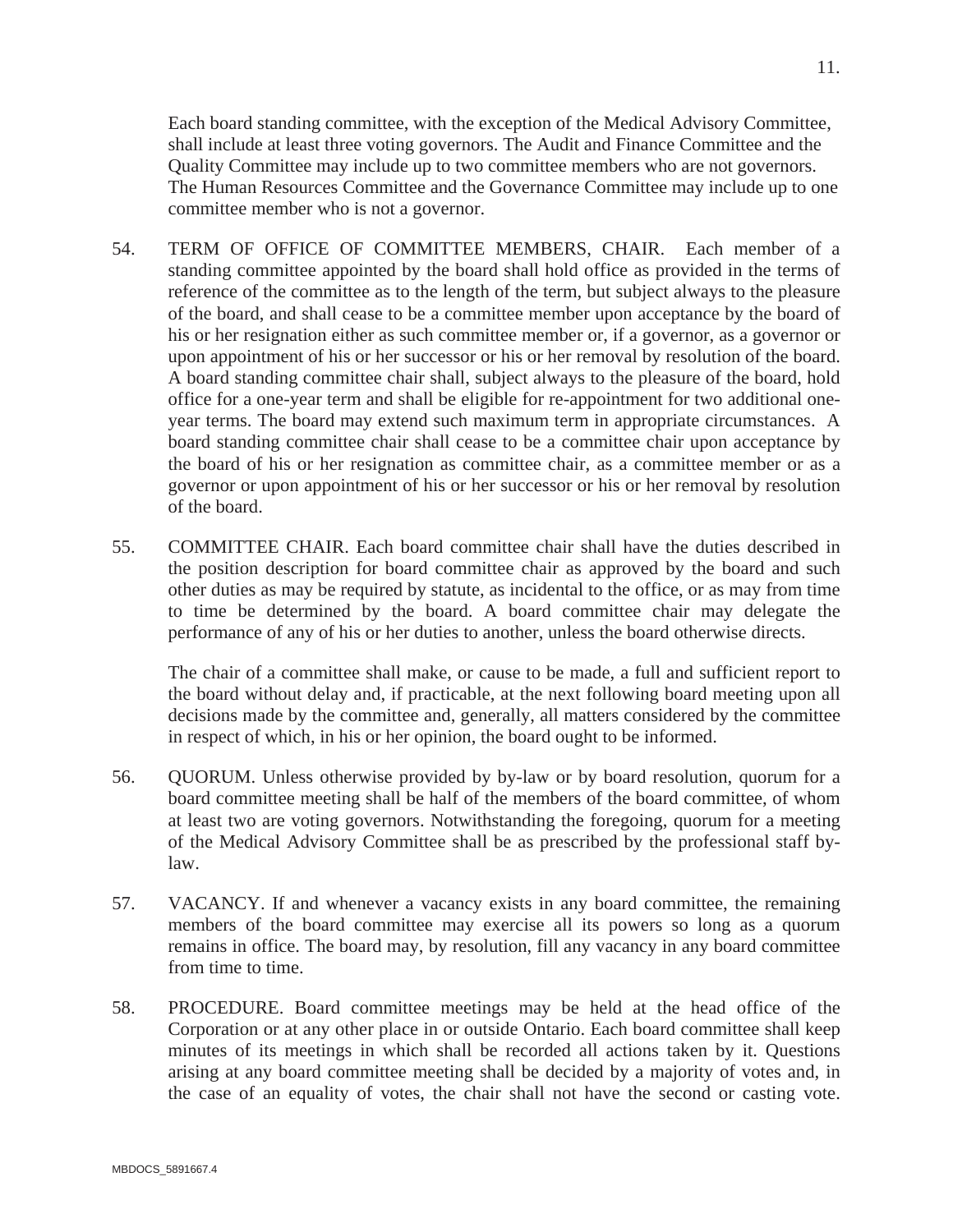Unless otherwise provided by by-law or by board resolution, board committees may otherwise meet for the transaction of business, adjourn and regulate their meetings as they think fit.

# **BANKING ARRANGEMENTS AND CONTRACTS**

- 59. BANKING ARRANGEMENTS. The Corporation's bank and deposit accounts shall be kept in such bank or other depositary as the board may, by resolution from time to time, determine and all such banking business, or part thereof, shall be transacted on the Corporation's behalf by such one or more officers and/or persons as the board may designate, direct or authorize from time to time by resolution and, to the extent therein provided, including, but without restricting the generality of the foregoing: the operation of the Corporation's accounts; the making, signing, drawing, accepting, endorsing or negotiating, either manually or by facsimile, any cheques, promissory notes, drafts, acceptances, bills of exchange and orders for the payment of money; the lodging, depositing or transferring to the credit of the Corporation's bank or deposit accounts only any cheques, promissory notes, drafts, acceptances, bills of exchange and orders for the payment of money; the giving of receipts for and orders relating to any property of the Corporation; the execution of any agreement relating to any such banking business and defining the rights and powers of the parties thereto; and the authorizing of any officer of such banker to do any act or thing on the Corporation's behalf to facilitate such banking business.
- 60. SECURITIES SAFEKEEPING. The securities of the Corporation shall be deposited for safekeeping with one or more bankers, trust companies or other financial institutions to be selected by the board. Any and all securities so deposited may be withdrawn from time to time only upon the written order of the Corporation signed by the treasurer or by such other officer or officers, agent or agents of the Corporation and in such manner as shall, from time to time, be determined by resolution of the board and such authority may be general or confined to specific instances.
- 61. BORROWING. The board may, from time to time:
	- (a) borrow money on the credit of the Corporation;
	- (b) issue, sell or pledge securities (including bonds, debentures, notes or other similar obligations, secured or unsecured) of the Corporation; or
	- (c) charge, mortgage, hypothecate or pledge all or any of the real or personal property of the Corporation to secure any money borrowed or other debt or any other obligation or liability of the Corporation.

From time to time, the board may authorize any governor, officer or employee of the Corporation or any other person to make arrangements with reference to the monies borrowed or to be borrowed as aforesaid and as to the terms and conditions of the loan thereof and as to the securities to be given therefor with power to vary or modify such arrangements, terms and conditions and to give such additional securities for any monies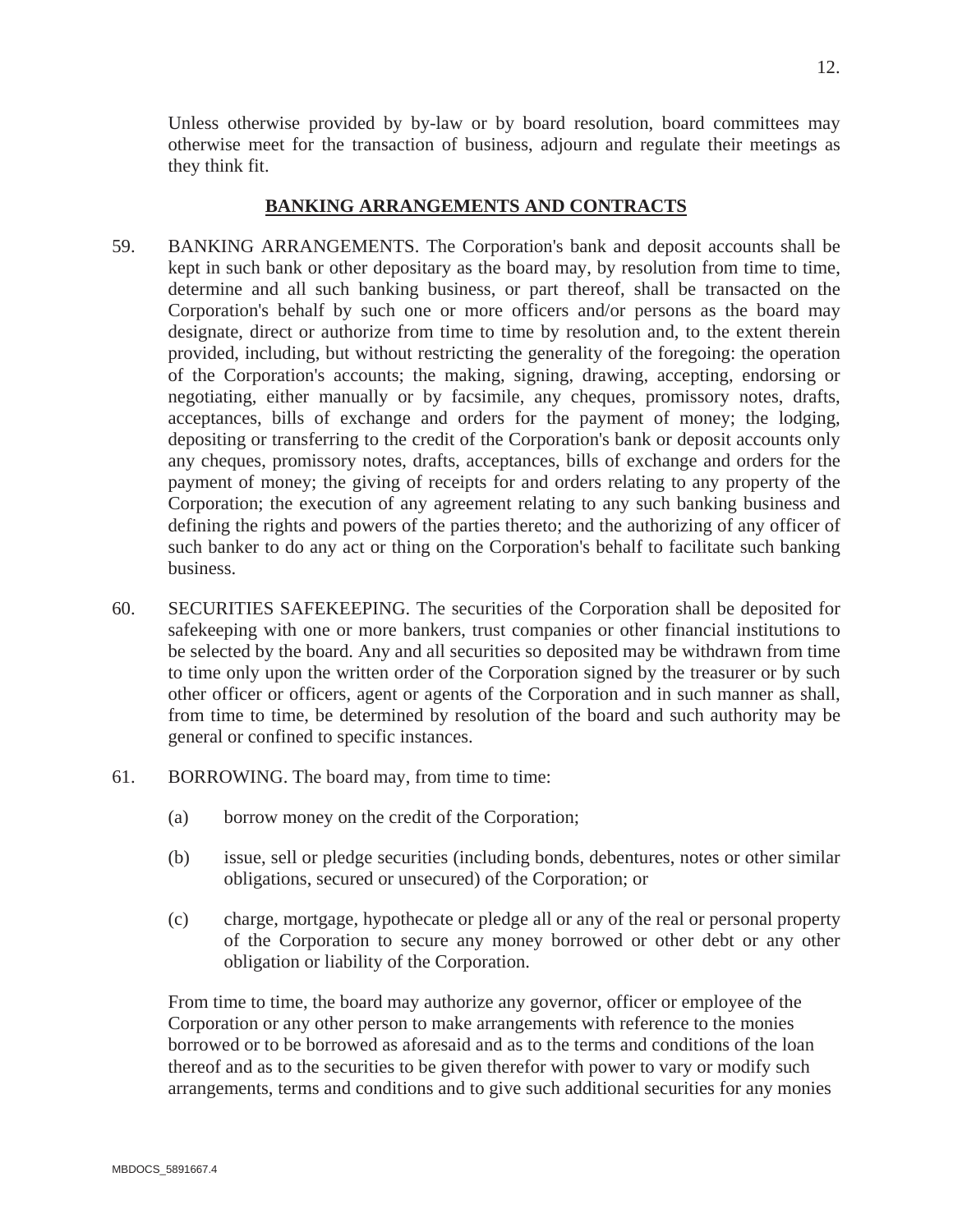borrowed or remaining due by the Corporation as the board may authorize and, generally, to manage, transact and settle the borrowing of money by the Corporation.

- 62. INVESTMENT AUTHORITY. The treasurer, subject to the direction of the board and to the advice and guidance of the Investment Committee, may invest monies of the Corporation not immediately required from time to time in investments authorized under the laws of the Province of Ontario to be made by a public hospital and may sell or otherwise dispose of such investments on such terms and conditions as he or she may see fit.
- 63. EXECUTION OF INSTRUMENTS. Contracts, documents or any instruments in writing requiring the signature of the Corporation may be signed by any two of the chair, a vicechair and the president or any one of the them together with any one of the treasurer, the secretary, or a vice-president and all contracts, documents and instruments in writing so signed shall be binding upon the Corporation without any further authorization or formality. The board shall have power, from time to time by resolution, to appoint any officer or officers or any person or persons on behalf of the Corporation either to sign contracts, documents and instruments in writing generally or to sign specific contracts, documents and instruments in writing.

The seal of the Corporation may, when required, be affixed to contracts, documents and instruments in writing signed as aforesaid or by any officer or officers, person or persons appointed as aforesaid by resolution of the board.

The term "contracts, documents and instruments in writing" as used herein shall include deeds, mortgages, hypothecs, charges, conveyances, transfers and assignments of property, real or personal, immovable or movable, agreements, releases, receipts and discharges for the payment of money or other obligations, conveyances, transfers and assignments of shares, stocks, bonds, debentures or other securities and all paper writings.

# **RULES AND PROCEDURES**

64. RULES OF ORDER. Any questions of procedure at or for any meetings of the members, of the board or of any board committee, which have not been provided for in this by-law, the Act or the P*ublic Hospitals Act* shall be determined in accordance with the rules of procedure adopted by the chair of the meeting described in the board meetings policy as approved by the board from time to time.

# **MATTERS REQUIRED BY THE** *PUBLIC HOSPITALS ACT*

- 65. PROFESSIONAL STAFF. There shall be a professional staff of the Corporation whose appointment and functions shall be as set out in the professional staff by-law of the Corporation.
- 66. COMMITTEES AND PROGRAMS REQUIRED BY THE PUBLIC HOSPITALS ACT. The board shall ensure that the Corporation establishes such committees and undertakes such programs as are required under the *Public Hospitals Act,* the *Excellent Care for All*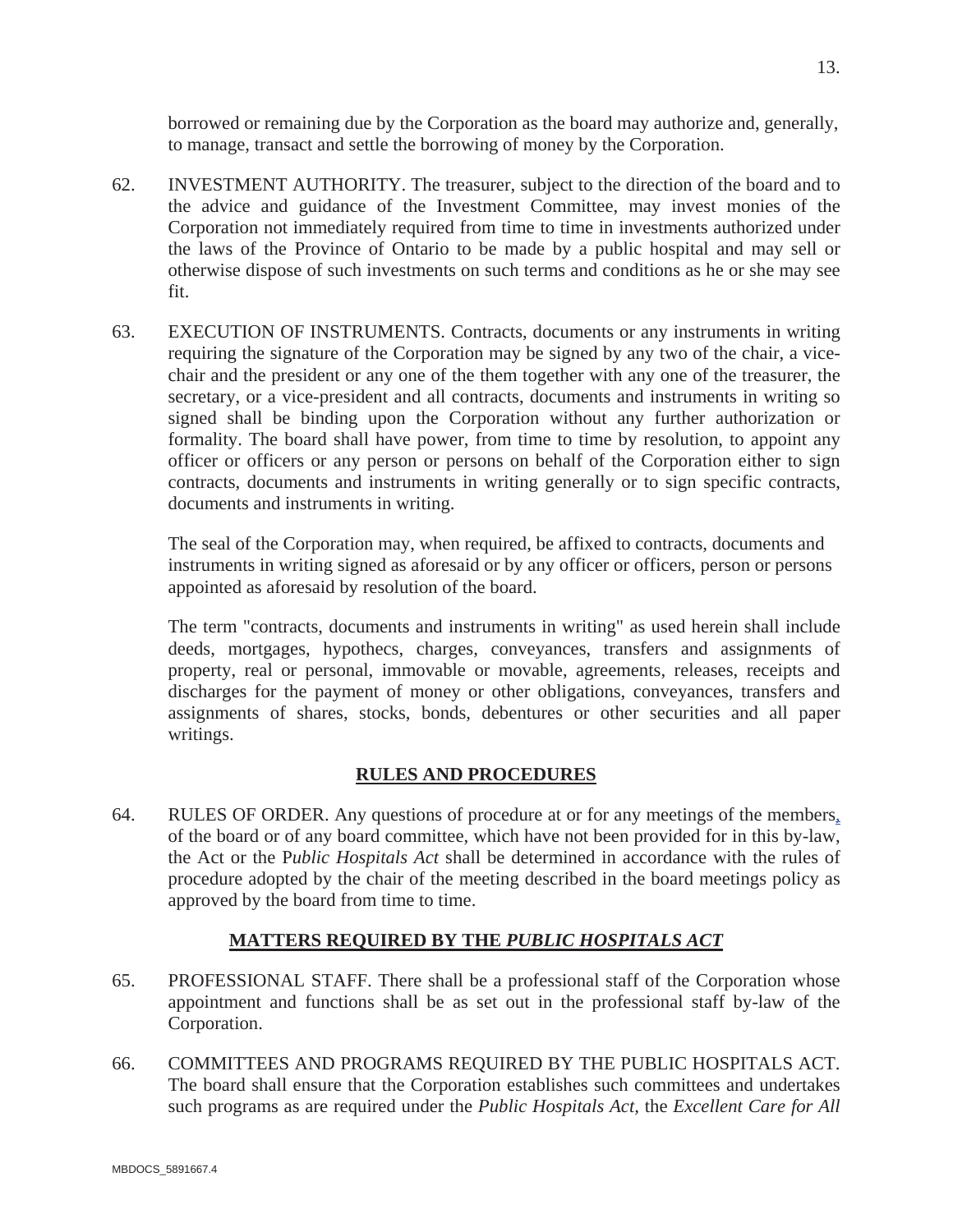*Act, 2010* and other applicable legislation*,* including a medical advisory committee, a quality committee and a fiscal advisory committee.

- 67. FISCAL ADVISORY COMMITTEE. The president of the Corporation shall appoint the members of the fiscal advisory committee required to be established by the regulations under the *Public Hospitals Act.* The fiscal advisory committee shall deal with administrative (and not governance) matters.
- 68. CHIEF NURSING EXECUTIVE. The president shall ensure there are appropriate procedures in place for the appointment of the chief nursing executive.
- 69. NURSES AND OTHER STAFF AND PROFESSIONALS ON COMMITTEES. The president shall from time to time approve a process for the participation of the chief nursing executive, nurse managers, and staff nurses, staff and other professionals of the Corporation in decision making related to administrative, financial, operational and planning matters and for the election or appointment of the chief nursing executive, staff nurses or nurse managers and other staff and professionals of the Corporation to those administrative committees approved by the president to have a nurse, staff or professional representation.
- 70. RETENTION OF WRITTEN STATEMENTS. The president shall cause to be retained for at least 25 years, all written statements made in respect of the destruction of medical records, notes, charts and other material relating to patient care and photographs thereof.
- 71. OCCUPATIONAL HEALTH AND SAFETY PROGRAM. Pursuant to the regulations under the *Public Hospitals Act,* there shall be an occupational health and safety program for the Corporation, which shall include procedures for:
	- (a) a safe and healthy work environment in the Corporation;
	- (b) the safe use of substances, equipment and medical devices in the Corporation;
	- (c) safe and healthy work practices in the Corporation;
	- (d) the prevention of accidents to persons on the premises of the Corporation; and
	- (e) the elimination of undue risks and the minimizing of hazards inherent in the Corporation environment.

The president shall designate an individual to be in charge of occupational health and safety in the Corporation. The designate shall be responsible to the president for the implementation of the occupational health and safety program. The president shall report to the board as necessary on matters in respect of the occupational health and safety program.

72. HEALTH SURVEILLANCE PROGRAM. Pursuant to the regulations under the *Public Hospitals Act,* there shall be a health surveillance program for the Corporation, which shall: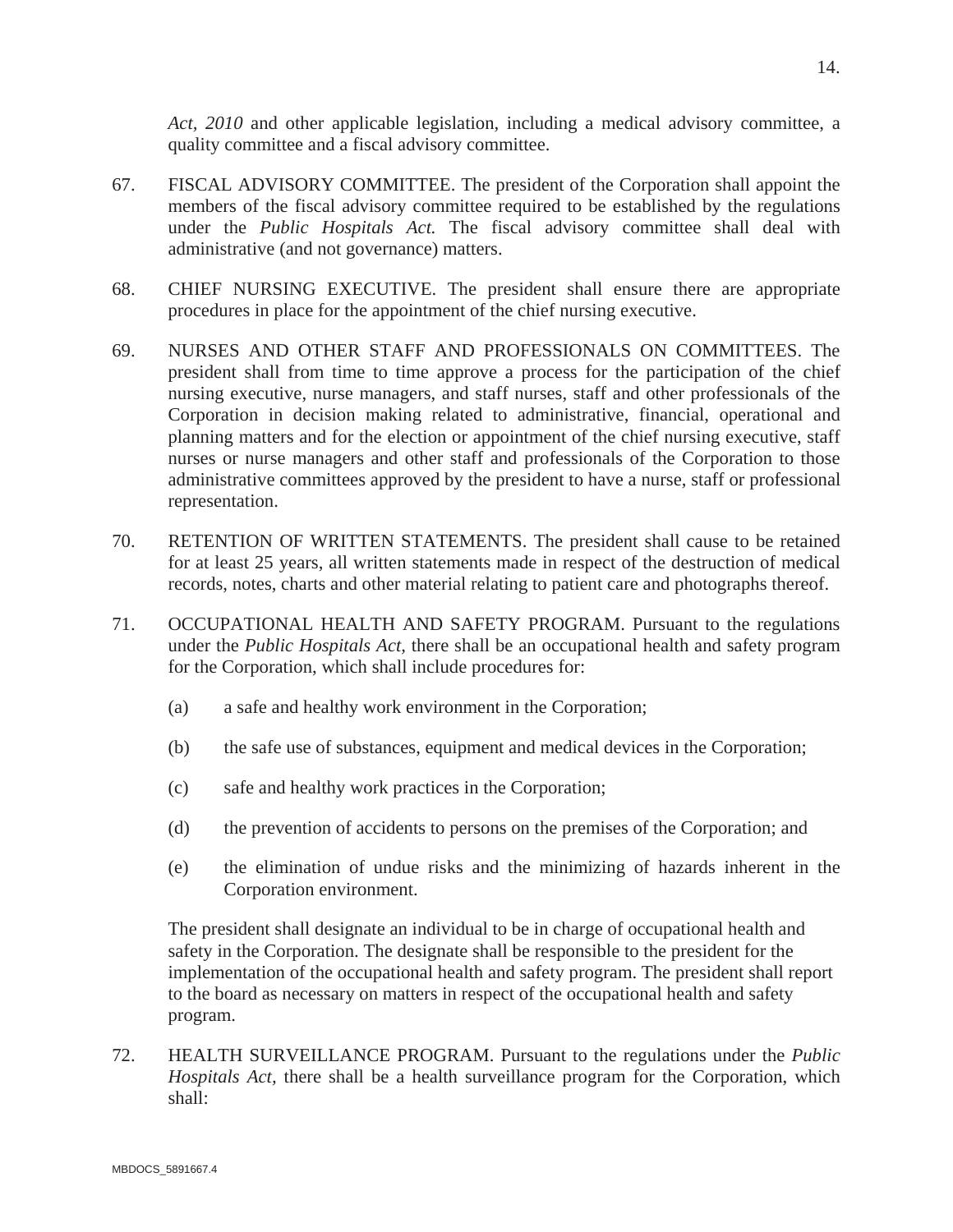- (a) be in respect of all persons carrying on activities in the Corporation, and
- (b) include a communicable disease surveillance program.

The president shall designate an individual to be in charge of health surveillance in the Corporation. The designate shall be responsible to the president for the implementation of the health surveillance program. The president shall report to the board as necessary on matters in respect of the health surveillance program.

- 73. ORGAN DONATION. Pursuant to the regulations under the *Public Hospitals Act,* the board shall approve procedures to encourage the donation of organs and tissues including:
	- (a) procedures to identify potential donors; and
	- (b) procedures to make potential donors and their families aware of the options of organ and tissue donations.

The board shall ensure that these procedures are implemented in the Corporation.

## **FINANCIAL YEAR**

- 74. FINANCIAL YEAR. The financial year of the Corporation shall end on the 31st day of March in each year.
- 75. AUDITORS. The members shall, at each annual meeting, appoint one or more firms licensed under the *Public Accounting Act, 2004* as auditors to hold office until the next annual meeting, provided that the governors may fill any casual vacancy in the office of the auditors, and, if an appointment is not so made, the auditors in office shall continue in office until a successor is appointed. The board shall fix the remuneration of the auditors.
- 76. INTERPRETATION. In this by-law and in all other by-laws of the Corporation hereafter passed, unless the context otherwise requires, words importing the singular number or the masculine gender shall include the plural number or the feminine gender, as the case may be, and vice versa, and references to persons shall include firms and corporations.
- 77. EFFECTIVE DATE. This by-law shall be effective immediately following confirmation by the members.
- 78. REPEAL. By-laws number 54, 56, 57 and 58, being the General Administrative By-Laws of the Corporation, as amended, are repealed as of the effective date of this by-law. Such repeal shall not affect the previous operation of any by-law so repealed or affect the validity of any act done or right, privilege, obligation or liability acquired or incurred under, or the validity of any contract or agreement made pursuant to any such by-law prior to its repeal. All officers and persons acting under any by-law so repealed shall continue to act as if appointed under the provisions of this by-law and all resolutions of the members or the board or a board committee with continuing effect passed under any